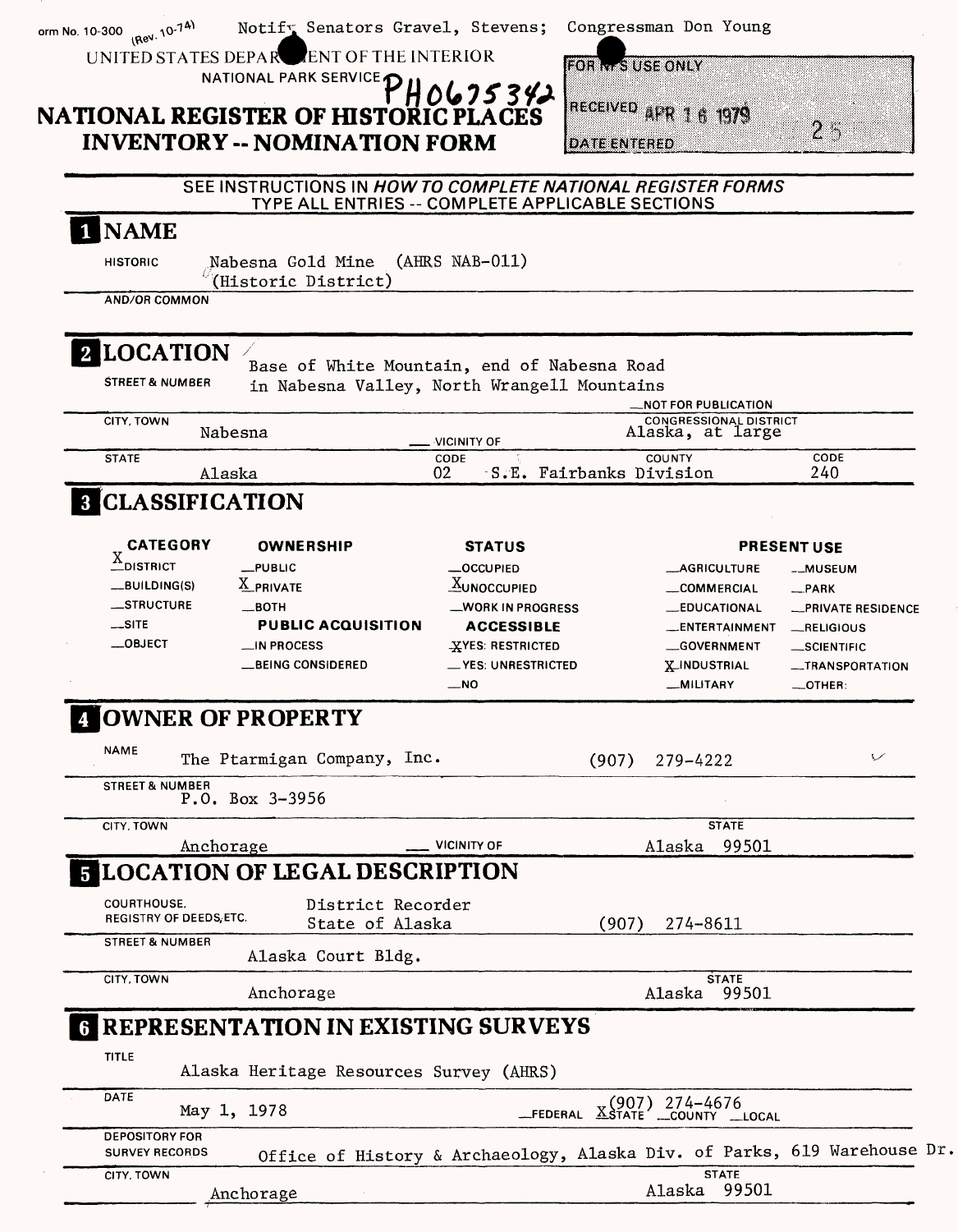## **Z** DESCRIPTION

|                  | <b>CONDITION</b> | <b>CHECK ONE</b>  | <b>CHECK ONE</b>                           |
|------------------|------------------|-------------------|--------------------------------------------|
| <b>EXCELLENT</b> | _DETERIORATED    | <b>XUNALTERED</b> | X ORIGINAL SITE                            |
| $\equiv$ GOOD    | RUNS             | <b>__ALTERED</b>  | $DATE$ <sub>________</sub> ___<br>$-MOVED$ |
| $X-FAIR$         | __UNEXPOSED      |                   |                                            |

**DESCRIBETHE PRESENT AND ORIGINAL (IF KNOWN) PHYSICAL APPEARANCE**

Backdropped by towering white cliffs, Nabesna Gold Mine and the old ghost town sit snugly in one of Alaska's most enchanting mountain valleys. Spreading outward and below the camp is the lush, lake-dotted drainage of Jacksina Creek and the Nabesna River. On the far side, alpine greenery climbs upward to the snow-capped peaks of the Alaska Range, north of the towering Wrangells.

The road approaching Nabesna is now canopied by high brush. One first sees an old log brothel, half concealed. Built before 1912 as a prospector's cabin, it acquired its lively reputation much later as the "Do Drop Inn". Now and then, glimpses of the shining metal roofs of Nabesna camp and mine are caught. The grounds and mine buildings appear miniature and dwarfed by the cliffs and wild massiveness of White Mountain,

Abruptly, the road breaks from the brush and the old camp and mine loom stark ahead. With weathered buildings, broken windows, doors ajar, the scene is reminiscent of a Hollywood ghost town movie set; and a backward glimpse of history.

Nearest, upon approach, is the machine shop; its rough slab siding typical of late 19th century Alaskan construction. These slabs, and other rough lumber, were cut on the mine's sawmill. The machine shop, like all buildings at Nabesna, is roofed with corrugated galvanized metal. Lower on the slope and fronting an open yard, a larger log building, the boiler house and garage sports wide doors and a rusty stack. All mine buildings were steam heated..

On the opposite side of the road is a grassy embankment eight feet higher than the roadbed. Weathered frame and celotex miner's cottages sprawl along that tier; fronted by a planked boardwalk. Vacant gaps between buildings glare out; others stood there before being hauled away or vandalized. At the far end of the boardwalk is the deteriorating mess hall. Inside,that high-ceiling room (once housed long rows of trestled tables) miners and visiting dignitaries were served mountain sheep, caribou, moose, and "the finest pastry north of San Francisco". The floor of the 60 foot long building is, like all living quarters in the town, tongue and groove. One inch thick, buff-colored celotex panels the mess hall as well as other buildings.

Behind this first tier is a second row of buildings, the small guest houses. Beyond that is a third tier of buildings which housed foremen and the Superintendent. Like the first row, grass-covered gaps indicate where other buildings once stood.

Concealed in the brush, a few yards away is the old horse barn. That building, still fitted with stalls, was later converted to a warehouse; it also saw temporary use as a bordello.

Sideways and up slope from the mess hall is the old Nabesna Post Office, a long building with high ceiling and craftsman-like tongue and groove paneling. Still posted behind the mail window are postage fees to towns and gold camps in eastern Alaska. Vandals have torn-up the floor, probably in search of old stamps. Alongside the Post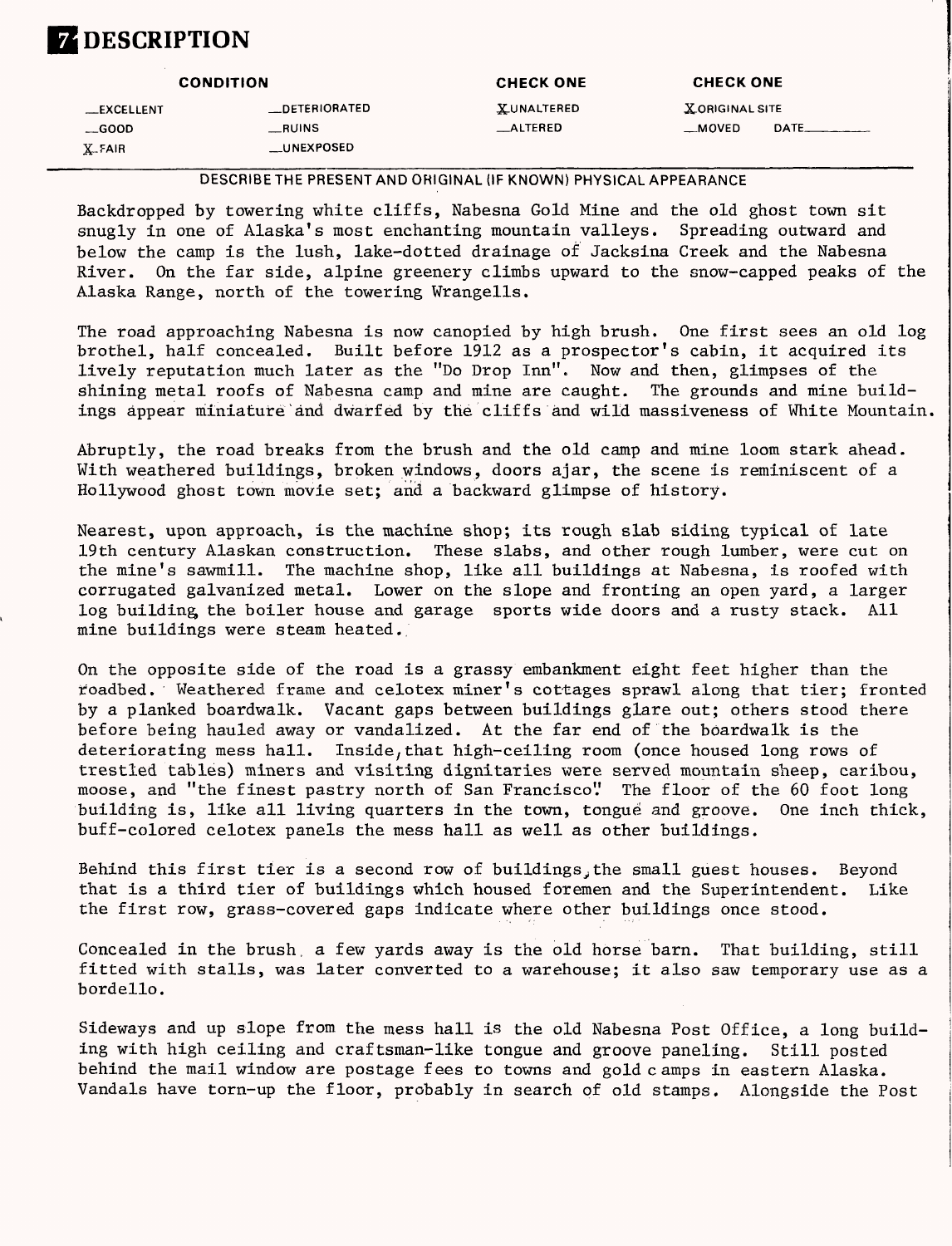

| PERIOD                |                                                                                                                             | AREAS OF SIGNIFICANCE -- CHECK AND JUSTIFY BELOW |                               |                      |
|-----------------------|-----------------------------------------------------------------------------------------------------------------------------|--------------------------------------------------|-------------------------------|----------------------|
| -PREHISTORIC          | _ARCHEOLOGY-PREHISTORIC                                                                                                     | COMMUNITY PLANNING                               | <b>LANDSCAPE ARCHITECTURE</b> | RELIGION             |
| $-1400-1499$          | <b>ARCHEOLOGY-HISTORIC</b>                                                                                                  | CONSERVATION                                     | __LAW                         | $$ SCIENCE           |
| $-1500 - 1599$        | _AGRICULTURE                                                                                                                | __ECONOMICS                                      | <b>LITERATURE</b>             | _SCULPTURE           |
| $-1600-1699$          | <b>ARCHITECTURE</b>                                                                                                         | $EDUCA$ TION                                     | _MILITARY                     | _SOCIAL/HUMANITARIAN |
| $-1700-1799$          | $\overline{\phantom{0}}$ ART                                                                                                | __ENGINEERING                                    | __MUSIC                       | $-$ THEATER          |
| $-1800-1899$          | $\equiv$ COMMERCE                                                                                                           | <b>LEXPLORATION/SETTLEMENT</b>                   | <b>EPHILOSOPHY</b>            | -TRANSPORTATION      |
| $X_1$ 900-            | COMMUNICATIONS                                                                                                              | $X_{NDUSTRY}$                                    | POLITICS/GOVERNMENT           | _OTHER (SPECIFY)     |
|                       | <b><i>Contractor Contractor Contractor Contractor Contractor Contractor Contractor Contractor Contractor Contractor</i></b> |                                                  |                               |                      |
| <b>SPECIFIC DATES</b> | 1926                                                                                                                        | BUILDER/ARCHITECT                                | Car1 F.                       | Whitham              |

#### **STATEMENT OF SIGNIFICANCE**

Unlike other famous Alaskan lode mines--corporately developed and lavishly capitalized--Nabesna epitomizes the indomitable persistence of one Alaskan sourdough. It has a unique significance in the annals of Alaskan gold discovery and recovery.

Nabesna Gold Mine thus had little in common with mines financed on Wall Street, or shepherded by the great financial houses personified by absentee ownership. Nabesna was different. As if from a fabled, single page in the romance of mining, Nabesna was discovered and almost single-handedly built by one man, Carl F. Whitham.

The prelude to the story begins in 1837, when Baron von Wrangell dispatched Lt. Rufus Serbrenikof and Russian soldiers to explore the upper reaches of the Copper River. The expedition disappeared without a trace. Not until 1885, when Lt. Henry Alien, U.S. Army, came upon the unknown village of Batzuletnas was Lt. Serbrenikof's fate known. He and the other Russians had fought, and were killed by the Indians. Alien admired the war-like Batzuletnas. He recorded that they did not speak the language of the other Copper River natives. Interestingly, words spoken by the Batzuletnas were almost identical to the Apache of Arizona. Those Indians called the great white cliffs at nearby Nabesna, El-Se-Ba.

In 1891, Lt. Frederick Schwatka, along with C.W.Hayes and Mark Russell, entered, the Nabesna region from Ft. Selkirk, the first members of the USGS to visit the area. In189% Alfred Brooks and W.J. Peters carried out the initial geologic mapping in the region. Topography was mapped by Oscar Rohn and A.H. McNeer of the War Department. That same year, B.C. Sargent and James Galen first prospected what is now called Orange Hill. Ten miles away another group of prospectors found gold at the base of El-Se-Ba. Of those prospectors Carl Whitham later wrote:

"Long before the coming of the white men. . . Indians knew this as El-Se-Ba, or The White Mountain, taking its name from the .white limestone cliffs towering above and overlooking Nabesna Valley.

It has now been nearly 40 years since the time three 'ninety-eighters', finding their way across the practically unexplored mountain wilderness from the seacoast to the new-found gold diggings of the Yukon valley, eased packs from their shoulders at the base of El-Se-Ba to rest, boil a pot of tea and have a midday bite of fpod. Their journey was continued but not before one of these three had taken a pan of gravel and slide rock from a steep gulch coming down the mountain side and found colors of gold. Thus was White Mountain first known to contain gold."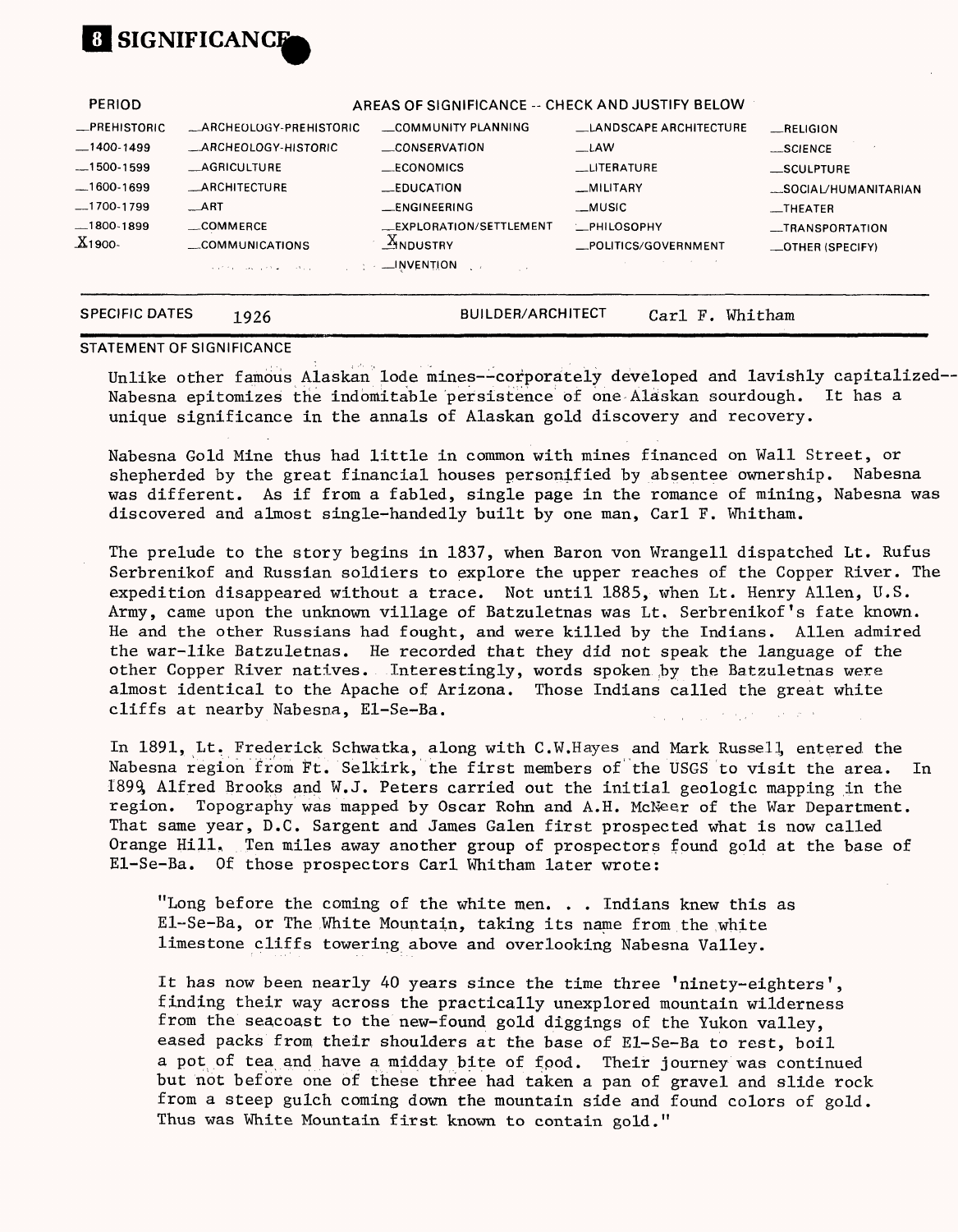# **MAJOR BIBLIOGRAPHICAL REFERENCES**

(See Attached)

| <b>IDGEOGRAPHICAL DATA</b><br>ACREAGE OF NOMINATED PROPERTY                                                                                                                                                                                                                                                                       | 3.50<br>330.6                                  |                                                                  | Quadrangle Scale: 1:36 360                                                         |
|-----------------------------------------------------------------------------------------------------------------------------------------------------------------------------------------------------------------------------------------------------------------------------------------------------------------------------------|------------------------------------------------|------------------------------------------------------------------|------------------------------------------------------------------------------------|
| Nabesna B-5<br>UTM REFERENCES                                                                                                                                                                                                                                                                                                     |                                                |                                                                  |                                                                                    |
| 1319,714000<br>$A$ $0$ <sub>1</sub> 7]<br><b>EASTING</b><br>ZONE<br>-31<br>9.5191010<br>$C$   0 <sub>1</sub> 7                                                                                                                                                                                                                    | [6, 9, 1, 7, 6, 7, 5]<br>NORTHING<br>6 9 1 6 9 | $B \mid 0, 7$<br><b>ZONE</b><br>D 0,7<br>396                     | $6, 9$ [1,6] 4,2,5]<br>$6.911.8117.75$<br>350                                      |
| <b>VERBAL BOUNDARY DESCRIPTION</b>                                                                                                                                                                                                                                                                                                |                                                |                                                                  |                                                                                    |
| All of U.S. Mineral Survey 1591, December 21, 1932.                                                                                                                                                                                                                                                                               |                                                |                                                                  |                                                                                    |
|                                                                                                                                                                                                                                                                                                                                   |                                                |                                                                  |                                                                                    |
|                                                                                                                                                                                                                                                                                                                                   |                                                |                                                                  |                                                                                    |
|                                                                                                                                                                                                                                                                                                                                   |                                                |                                                                  | LIST ALL STATES AND COUNTIES FOR PROPERTIES OVERLAPPING STATE OR COUNTY BOUNDARIES |
| <b>STATE</b>                                                                                                                                                                                                                                                                                                                      | CODE                                           | COUNTY                                                           | CODE                                                                               |
| <b>STATE</b>                                                                                                                                                                                                                                                                                                                      | CODE                                           | <b>COUNTY</b>                                                    | CODE                                                                               |
| <b>III</b> FORM PREPARED BY                                                                                                                                                                                                                                                                                                       |                                                |                                                                  |                                                                                    |
| NAME / TITLE<br>Kirk W. Stanley, President                                                                                                                                                                                                                                                                                        |                                                | (907)                                                            | 279-4222                                                                           |
| ORGANIZATION<br>The Ptarmigan Company, Inc.                                                                                                                                                                                                                                                                                       |                                                |                                                                  | <b>DATE</b><br>May 1, 1978                                                         |
| <b>STREET &amp; NUMBER</b><br>P.O. Box 3-3956                                                                                                                                                                                                                                                                                     |                                                |                                                                  | <b>TELEPHONE</b>                                                                   |
| <b>CITY OR TOWN</b><br>Anchorage                                                                                                                                                                                                                                                                                                  |                                                |                                                                  | <b>STATE</b><br>Al aska<br>99501                                                   |
| <b>STATE HISTORIC PRESERVATION OFFICER CERTIFICATION</b><br> 12                                                                                                                                                                                                                                                                   |                                                |                                                                  |                                                                                    |
|                                                                                                                                                                                                                                                                                                                                   |                                                | THE EVALUATED SIGNIFICANCE OF THIS PROPERTY WITHIN THE STATE IS: |                                                                                    |
| NATIONAL                                                                                                                                                                                                                                                                                                                          | STATE X                                        |                                                                  | LOCAL                                                                              |
| As the designated State Historic Preservation Officer for the National Historic Preservation Act of 1966 (Public Law 89-665), I<br>hereby nominate this property for inclusion in the National Register and certify that it has been evaluated according to the<br>criteria and procedures set forth by the National Park Service | NUUIN K                                        | ranche                                                           |                                                                                    |
| STATE HISTORIC PRESERVATION OFFICER SIGNATURE                                                                                                                                                                                                                                                                                     |                                                |                                                                  |                                                                                    |
| TITLE<br>FOR NPS USE ONLY                                                                                                                                                                                                                                                                                                         | State Historic Preservation Officer            |                                                                  | <b>DATE</b><br>4/6/79                                                              |
| <b>I HEREBY CERTIFY THAT THIS PROPERTY IS INCLUDED IN THE NATIONAL REGISTER</b>                                                                                                                                                                                                                                                   |                                                |                                                                  |                                                                                    |
|                                                                                                                                                                                                                                                                                                                                   | la n J                                         |                                                                  | DATE                                                                               |
| 8388338                                                                                                                                                                                                                                                                                                                           |                                                | <b>Contractor Contract</b>                                       | ់៖ <b>′აγβ®®</b> ≸γ∛<br><b>DATE</b>                                                |
| 838283<br>88181.YY                                                                                                                                                                                                                                                                                                                | <b>REGISTER</b>                                |                                                                  |                                                                                    |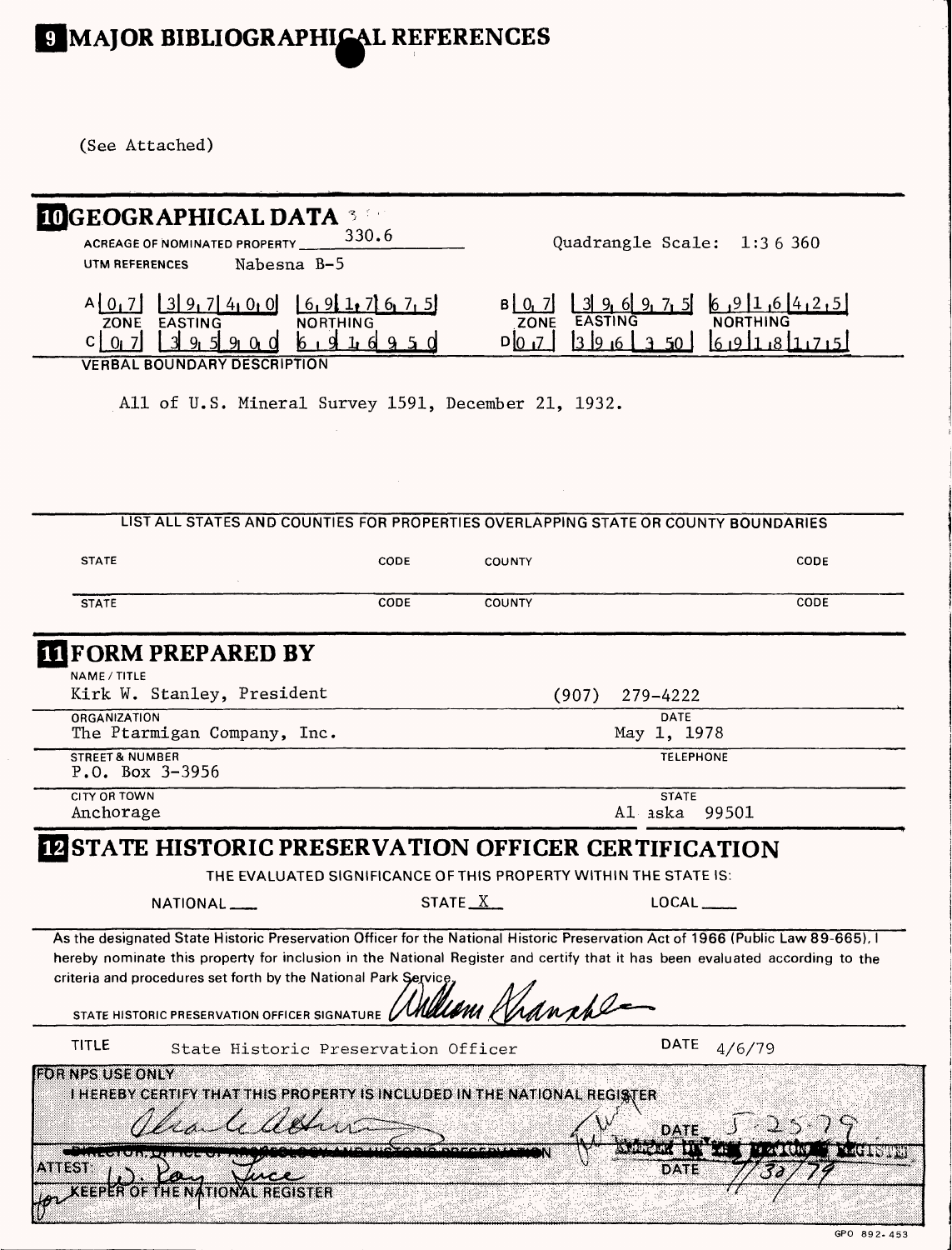

UNITED STATES DEPARTMENT OF THE INTERIOR NATIONAL PARK SERVICE

### **NATIONAL REGISTER OF HISTORIC PLACES INVENTORY -- NOMINATION FORM**



Nabesna Gold Mine (AHRS NAB-011) (Historic District) **CONTINUATION SHEET** ITEM NUMBER 7 PAGE 1 of 2

Office is a vacant plot where the store once stood. Across the road is another empty site; where the dispensary once stood. A few yards away is the diamond drill core storehouse. Rows of once-neatly-stacked core boxes are now scattered about the floor.

On the grassy, brush-covered knoll above the Post Office is the 40 foot log building which served as the mine office and home of Carl F. Whitham, president and general manager of Nabesna. From the door of that well-built house, Whitham could view the camp and the mine. Not far away, within "shouting distance", is the mill superintendent's office.

Three hundred feet away is the spacious mill building. This rambling, three-level structure was built on a slope, to insure gravity flow. From its cavernous main level, stairs, ladders and walkways lead to other levels, rooms, cubby-holes and balconies. Most of the old equipment is in place. The 45 ton ball mill is propped on timbers; but flotation cells, the cyanide leaching mill, as well as other equipment are intact. Throughout this rambling structure, redwood tanks are seen, some ranging in size to that of a modest house. Scavengers have ripped parts of the old planked floor apart searching for spilled gold (and gold was found). A pan anywhere off the sub-floor gravel will yet show flakes of gold.

The mill building, enlarged over the years, measures approximately 100 by 120 feet; corrugated iron covers its sweeping shed roof. The structure is in fair shape, undoubtedly due to its sturdy, hand-built construction. The crusher room is the highest section of the mill. From there a platform leads onto the roof. To one side sprawls the town; and below the mill spread the tailings. Thousands of ounces of gold are still locked in that brownish-yellow waste.

The assay office is close by. Heavy wire mesh shrouds its windows. Inside, gold and silver bullion was melted down in the "muffle" furnace, then stored in a safe. The furnace is still in place.

Behind the mill, aerial tram cables stretch upward to the loading platforms at mine portals. The highest portal is the "100" Level, site of the original Bear Vein discovery. Two old log buildings, carried log by log up that steep slope in 1927, still stand.

Down slope, 150 feet, is the "250" Level. There, snug against a narrow ledge is a frame bunkhouse and lunch room, blacksmith shop, tool shed and ore loading platform. The view from that high perch is spectacular.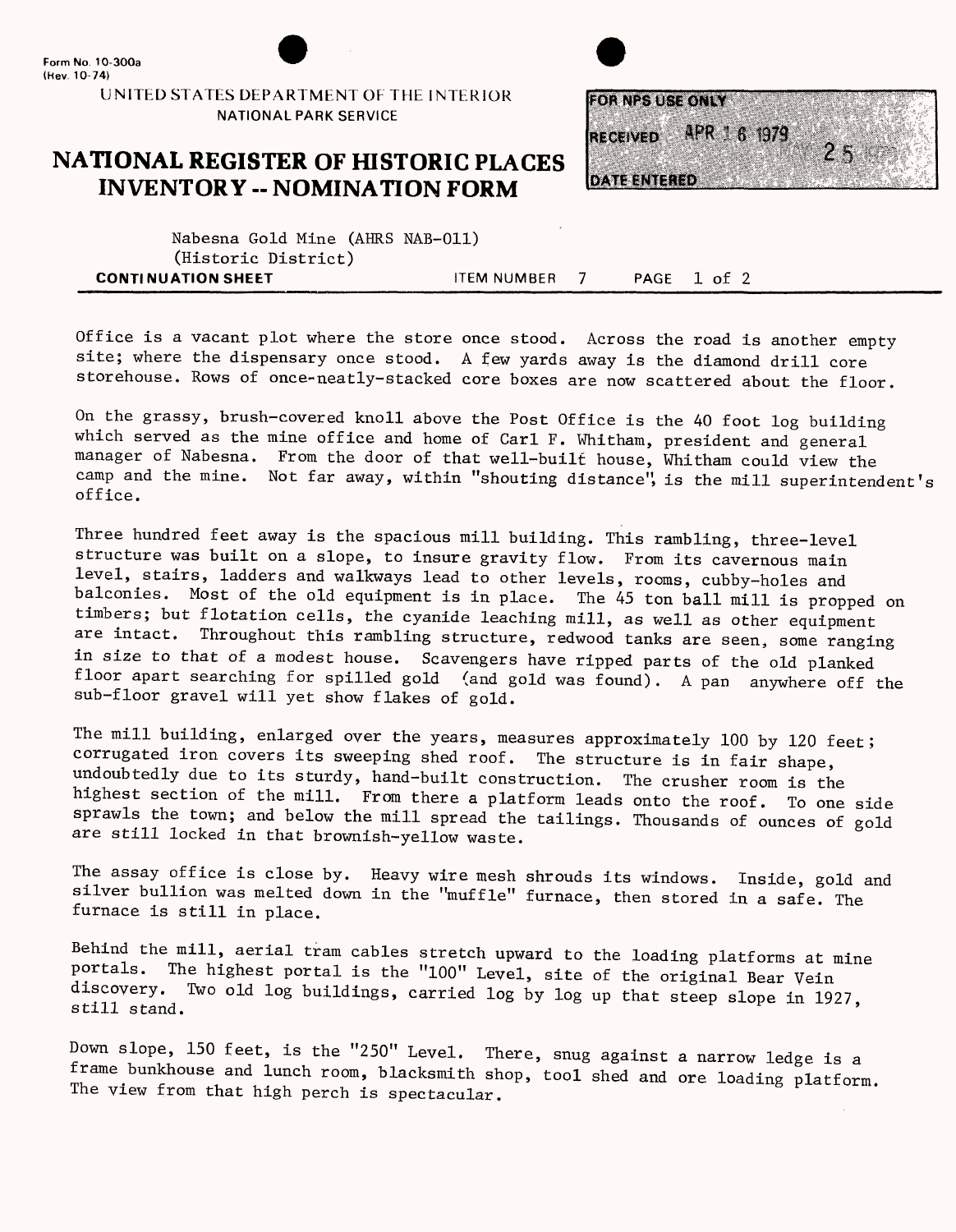**UNITED STATES DEPARTMENT OE THE INTERIOR NATIONAL PARK SERVICE**

#### **NATIONAL REGISTER OF HISTORIC PLACES INVENTORY - NOMINATION FORM**



| Nabesna Gold Mine (AHRS NAB-011) |                    |      |        |
|----------------------------------|--------------------|------|--------|
| (Historic District)              |                    |      |        |
| <b>CONTINUATION SHEET</b>        | <b>ITEM NUMBER</b> | PAGE | 2 of 2 |

The lowest mine portal is the "650" Level, located 400 feet down slope. Nothing remains there except the portal and ore loading platform. The mine was entered from portals on the 250 and 650 Levels (there were no vertical shafts at Nebesna). Under-<br>ground, mining was carried out on 6 levels (manways and ore chutes connected all 6 levels (manways and ore chutes connected all levels). The working totaled approximately 16,000 linear feet.

If one observes closely the face of White Mountain, faint trails are yet visible. Switch-back follows switch-back as those hand-made old trails traverse the steep, rocky slope. Some were built by Carl Whitham in the early twenties, but the fainter, older ones date to 1903. One trail leads to an old stamp mill, hauled to White Mountain by dog sled in 1904. The stamp mill, used to crush the gold ore, stands in its original location and appears in nearly perfect condition. A wagon trail, now grown up in brush, leads to Cabin Creek and an original log, miner's stampede cabin, built about 1902.

All mine buildings at Nabesna, considering their age and lack of care for the past 30 years, are in fair to good shape. However, log foundations have rotted and several buildings sag.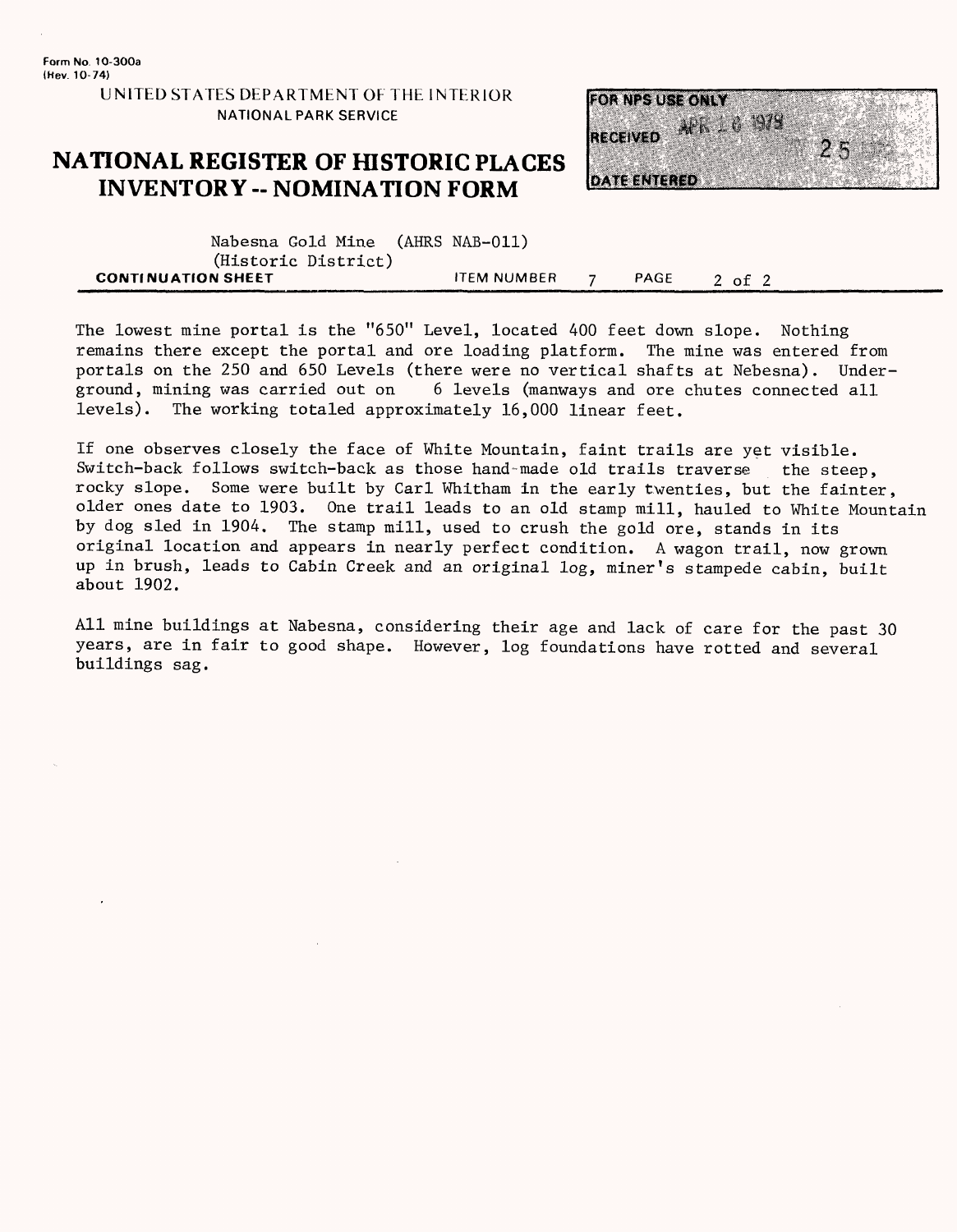**UNITED STATES DEPARTMENT OF THE INTERIOR NATIONAL PARK SERVICE**

#### **NATIONAL REGISTER OF HISTORIC PLACES INVENTORY -- NOMINATION FORM**



Nabesna Gold Mine (AHRS NAB-011) (Historic District)

**CONTINUATION SHEET** TEM NUMBER . 8 \_\_\_\_PAGE 1 of 4

Letter to Nabesna Mining Corp. Shareholders November 1, 1938 Carl F. Whitham, President and General Manager

In 1902, while F.C. Schrader and B.C. Witherspoon of the USGS were mapping Nabesna valley, the first gold stampede to White River took place. Several of those stampeders, including one of the original 'ninety-eighters' stopped at White Mountain. Prospecting above Cabin Creek (named for the cabin those men built) free gold was also found in quartz veins. They formed the Royal Development Corporation and sold shares in Valdez to finance development. Three drifts and one open pit were dug by hand steel. One of those drifts remains open today.

In the winter of 1904-1905 a ton-and-a-half stamp mill was hauled from Valdez, by dog sled, over the military Eagle Trail to White Mountain. During that period supply points for Nabesna valley was either Valdez or Dawson (in the Yukon) and required one to two months for a round trip. The stamp mill was set-up and although the ore graded 1 to 2 ounces in gold, recovery was poor. This prospect was abandoned in 1914. The stamp mill is still there.

In 1912, Carl F. Whitham along with others was drawn to the new gold fields discovered by Billy James at Chisana (then called Shushana). Chisana is 30 miles SE of Nabesna and two trails led to it: one via Platinum Creek and the other past White Mountain. Whitham took the latter and stayed a few days at Thad Conkel's cabin. That cabin is situated near the present tailing dam at Nabesna. That was Whitham's first view of the great white cliffs. Fourteen years later he would build his mine there.

Whitham thus reached Chisana, staked his claim on Little Eldorado Creek and started mining placer gold. At age 18 had come to the Territory; in 1900. A die-hard prospector and self-taught miner, he loved Alaska and never stopped promoting it. He had no formal education; but he became an effective writer and speaker. He hated to see Alaska change, but he knew it must. His articles promoting Alaska's development appeared in the New York Times, Seattle Post Intelligencer, The Alaska Weekly, Cordova Daily Times, Seattle Post Intelligencer. The Alaska Weekly, Cordova Daily Times and the Engineering Mining, Journal. A tough man and a hard drinker, like many others in his day, Whitham also carried and read a Bible.

In 1917 he left Chisana, enlisted in the Army and served in France during WW I. Discharged in 1919, he married and brought his bride to Alaska. Leaving the railhead at Chitina they rode horseback for 15 days to Chisana. In 1922 he leased his placer mine and took his wife to the great cliffs at White Mountain. Settled in the cabin on Cabin Creek, he started prospecting the old Royal Development workings. But such was a hard and lonely life for a woman, so, in '24 he re-settled his wife in Seattle; then returned to White Mountain.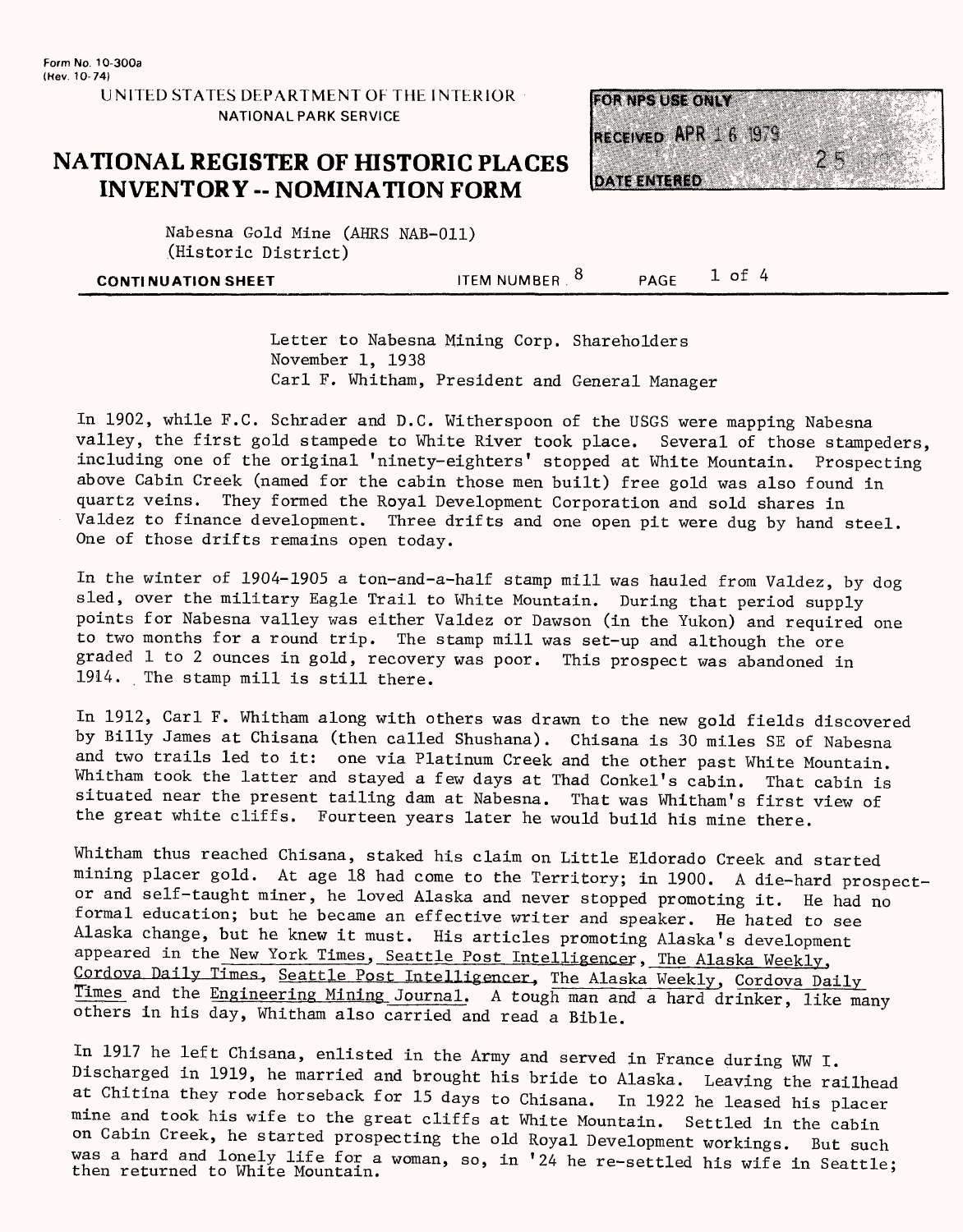### **NATIONAL REGISTER OF HISTORIC PLACES INVENTORY -- NOMINATION FORM**



Nabesna Gold Mine (AHRS NAB-011) (Historic District)

| <b>CONTINUATION SHEET</b> | <b>ITEM NUMBER</b> | PAGE | оI |
|---------------------------|--------------------|------|----|
|                           |                    |      |    |

The leased placer claims paid him \$500 to \$1000 per year and that money supported his wife. To finance prospecting he took other jobs. One was with D.C. Sargent, then exploring the copper deposit at Orange Hill. At other times he worked for the Alaska Road Commission or carried the mail. But always he came back to White Mountain.

By laborious hand methods Whitham extended the older mine workings. But the work was discouraging; the grade was low. Then, in mid-summer of 1925 while prospecting above the towering cliffs he found, on a wind swept ridge, one of the richest gold veins ever reported in Alaska. He called it the Bear Vein. The Territorial Department of Mines recorded the ore graded at 49.7 ounces of gold and 73 ounces per ton of silver!

Carl Whitham, now age 45, set about to develop that vein and build his mine. For the next three years he labored, backpacking needed equipment and materials up the steep, treacherous mountain.

In the fall of 1929, with the aid of a long time friend, D.L. Kelsey and others, he organized the "Nabesna Mining Corporation": One million shares, no par value, were authorized. Whitham received \$500,000 for his claims. Two hundred and forty thousand shares were offered to the public at  $20¢$ . All were quickly purchased; and within three weeks some were being resold for twice that sum.

A 2000 foot aerial tramway from valley to mine was constructed with 'Swede machines', and the mill started. A drift was driven to intersect the downward extension of the Bear Vein. Excellent ore was found in the drift. But it was neither as rich nor did it resemble the surface ore. That difference gave rise to interesting speculation.

At that time, B.D. Stewart, father of Judge Tom Stewart, was Supervising Mining Engineer for the Territory and sent Earl Pilgrm (later a well known mine owner) to examine Nabesna. Pilgrim confirmedthe richness of the ore but disagreed with Whitham's assessment that the Bear Vein dipped steeply. The vein, Pilgrim reported, dipped at a shallow angle into the mountain. That report engendered speculation that the drift had fortuitously hit rich ore, but not the Bear Vein! Rumors persist that the drift might have crossed under the shallow dipping Bear Vein and rich ore may still lie untouched in the mountain.

During the early years all freighting was done during the winter months by tractor and horse drawn bob-sleds. But gold and gold concentrate was carried by packhorse six miles to a landing field on Nabesna River. Two famous bush pilots, Harold Gillam and Bob Reeve, flew freight in and gold out. Bob Reeve and Whitham were especially close friends and the landing field became known as 'Reeve Field' as it is shown today on maps.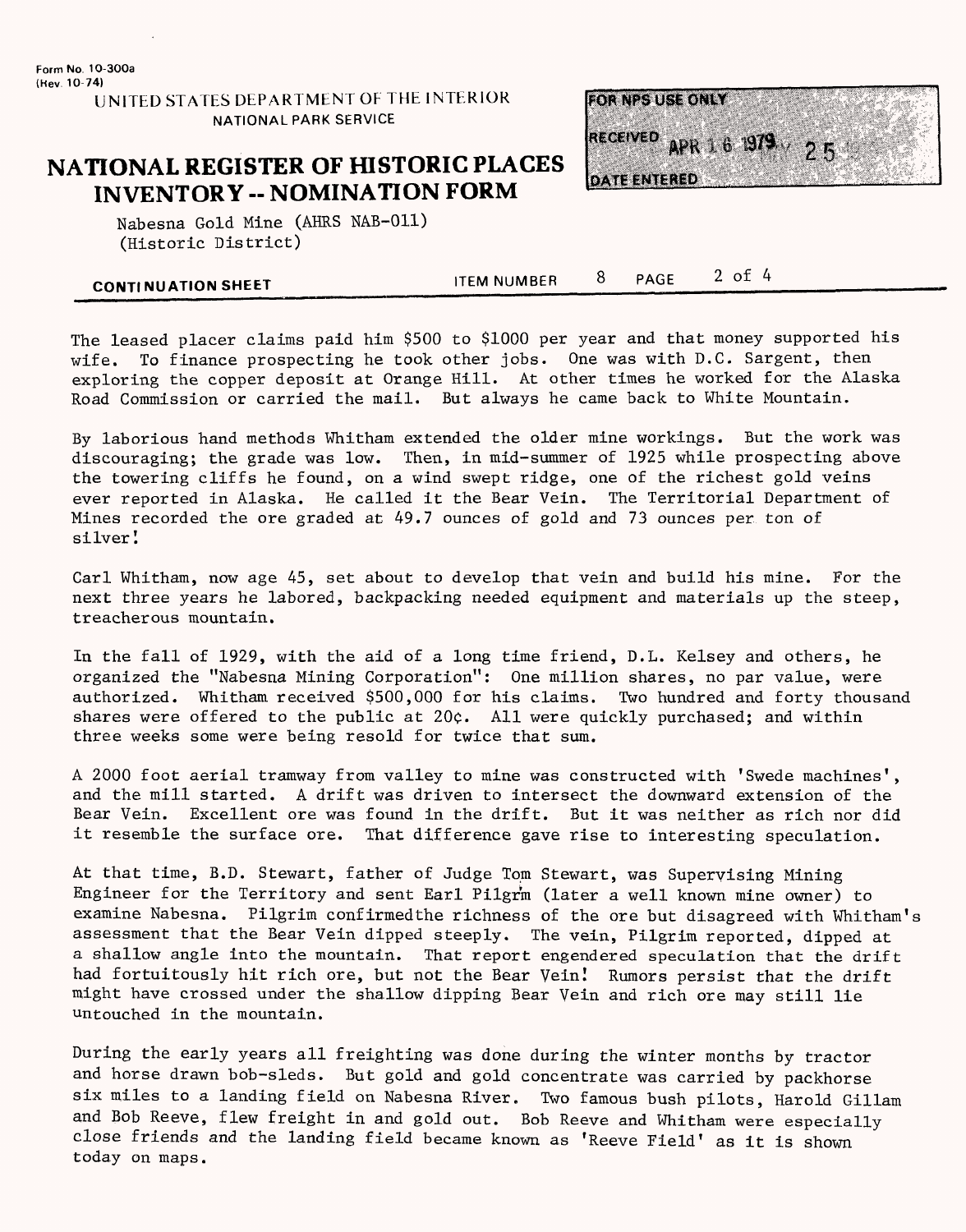#### **NATIONAL REGISTER OF HISTORIC PLACES INVENTORY -- NOMINATION FORM**



Nabesna Gold Mine (AHRS NAB-011) (Historic District)

| <b>CONTINUATION SHEET</b> | <b>ITEM NUMBER</b> | PAGE | of |
|---------------------------|--------------------|------|----|
|                           |                    |      |    |

In '33, the Nabesna Road was completed, 105 miles from the Richardson Highway to the mine. The road was called the Abercrombie Highway or North Wrangell Branch Road. The Army Signal Corps strung a telephone line, looped on pole tripods, to the mine. Nabesna Post Office had already been established. Lawrence DeWitt, owner of Slana Roadhouse, carried the mail by packhorses in summer and dog team in winter.

The first mill superintendent was Phil Holdsworth. (Years later he was the State's first Commissioner of Department of Natural Resources). The mill was considered one of the most modern in the Territory. Its capacity was increased from 25 to 50 tons per day. Gold was recovered by shaker tables, flotation and cyanide leaching. High on the mountain, underground work eventually totaled more than 3 miles. The mine was not mechanized. All ore was hand-tramed to the portals, then lowered by aerial tram 2000 feet to the mill.

Employment by the late 1930's reached 60 to 70 men. One foreman was Ben Holemen, a long time Anchorage resident. Al Gezzy, founder of Alaska Freight Lines, financed his first truck hauling Nabesna concentrates to Valdez. Many other notable, longtime Alaskans worked for Nabesna mine over the years.

Sam Gambling, an old time prospector, and hand tramer relates how Whitham warned him not to let loaded cars get away once they were pushed onto the high platform. If that happened, Whitham promised, he would fire the tramer. Gambling told how he pushed his car out of the portal and onto the platform, then watched, stunned, as it continued to roll and roll off the high cliff. A repairman had failed to replace the wooden block that would have stopped the car. "Wasn't Gambling's fault," explained the mine foremen. "Maybe not." Whitham reportedly said. But he had given his word and would keep it. Gambling was fired.

Colorful and flamboyant, Carl Whitham ran Nabesna mine with an iron hand. But he made it pay. All expenses were met from earnings and every year the mine paid a dividend. The fourth year, the dividend of \$180,000 was equal to the company's total capital investment. Nabesna, in terms of stockholder investment was probably the most profitable mine ever in Alaska.

As a lusty, free-wheeling, boisterous gold mine it was the focal point in eastern Alaska. Its reputation spread; and many famous persons visited. Considering the isolation of the mine, an unusual visitor was Father Hubbard, the "Glacier Priest", a good friend of Whitham's. Others including politicans, scientists, Army generals, bankers, gamblers and of course, "sporting ladies". All were said to have enjoyed the town's hospitality, its famous mess hall, and memorable "picnics" below the towering white cliffs.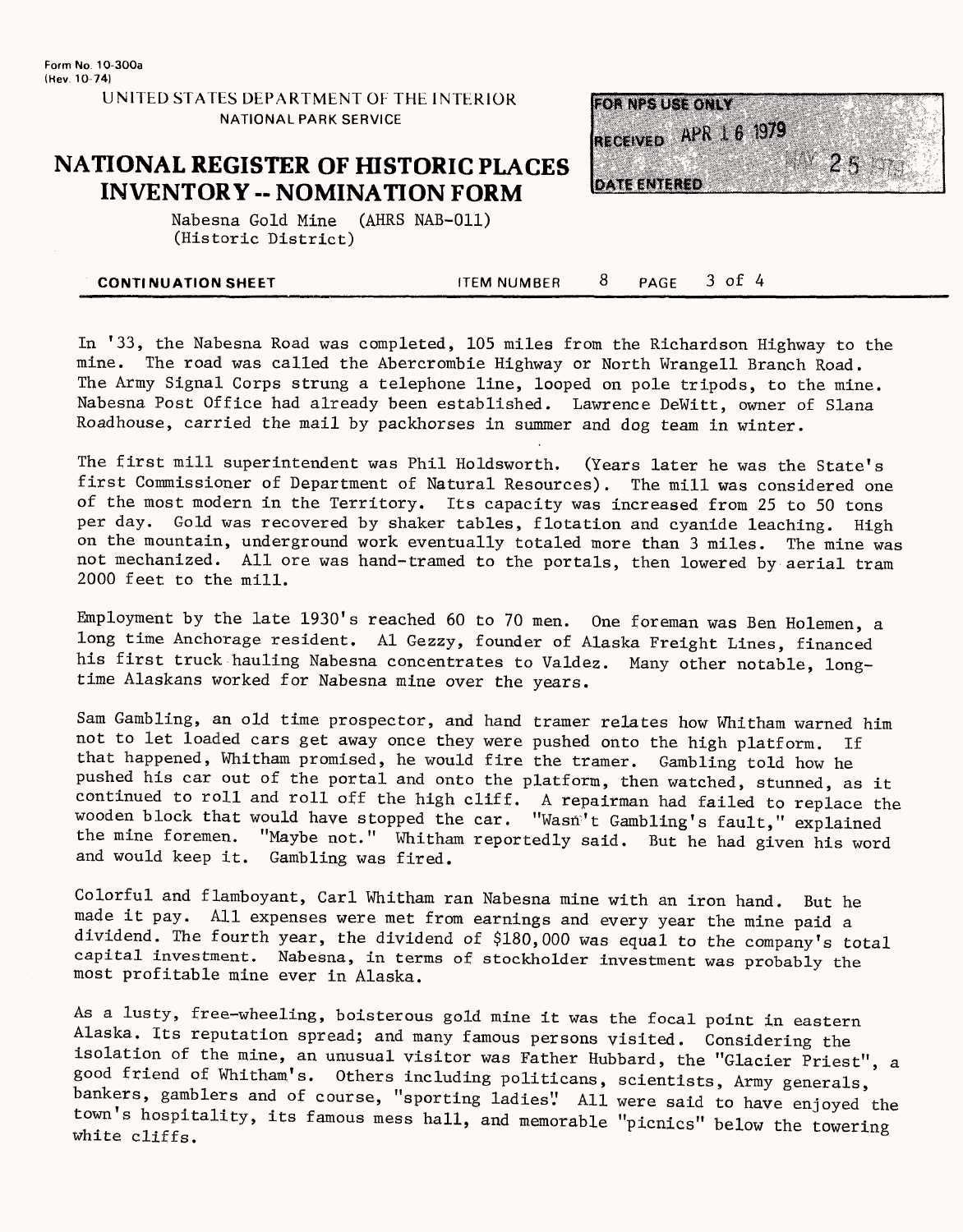**UNITED STATES DEPARTMENT OE THE INTERIOR NATIONAL PARK SERVICE**

#### **NATIONAL REGISTER OF HISTORIC PLACES INVENTORY -- NOMINATION FORM**



Nabesna Gold Mine (AHRS NAB-011) (Historic District)

| <b>CONTINUATION SHEET</b> | ITEM NUMBER | $\mathsf{PAGL}$ | $\sim$ |
|---------------------------|-------------|-----------------|--------|
|                           |             |                 |        |

Nabesna made its own 'moonshine' whiskey. A little "sunshine" was once also supplied by several enterprising ladies who surreptitiously set-up business in the old horse barn. But the best known establishment was the "Do Drop Inn". That old brothel still exists. It was asserted that Carl Whitham was "no Saint, but he was all man"; and a popular one. From his cabin on the 'knoll' he surveyed his domain and controlled all within it. Drunk or sober he rode the swaying tram to the mine. He reportedly fell off once into a 150 foot ore chute.

As the 1940's approached, mining was extended to the adjacent Golden Eagle mine (now called Rambler Mine). When WW II broke, President Roosevelt closed gold mines for the "duration and six". After the war, Nabesna reopened only briefly. In February, 1947 the indomitable Carl Whitham died. As the dominant driving force the vacuum was not filled, and the mine and town, permanently closed. An era had also ended; Alaska was no longer a frontier mining country. Post-war government construction and spending took its place.

In the late 1940's, U.S. Army-Counter Intelligence used Nabesna for an arms and supply cache. A Russian invasion, during those post-war years, was deemed possible and an underground force was organized. That was the last activity at Nabesna.

During its bustling hey-day, however, Nabasna produced over two and one-half tons of gold; twice that of silver; and many more tons of copper and lead. But its contribution was more than metal; it was an integral part of the region's history--and it opened up a country that many have enjoyed since.

Gold mining was a memorable and an unforgettable episode in Alaska's frontier history Nabesna mine was part of that era, the last of the true "gold towns". Those old buildings represent a backward glance at a way of life that is gone and will never come again.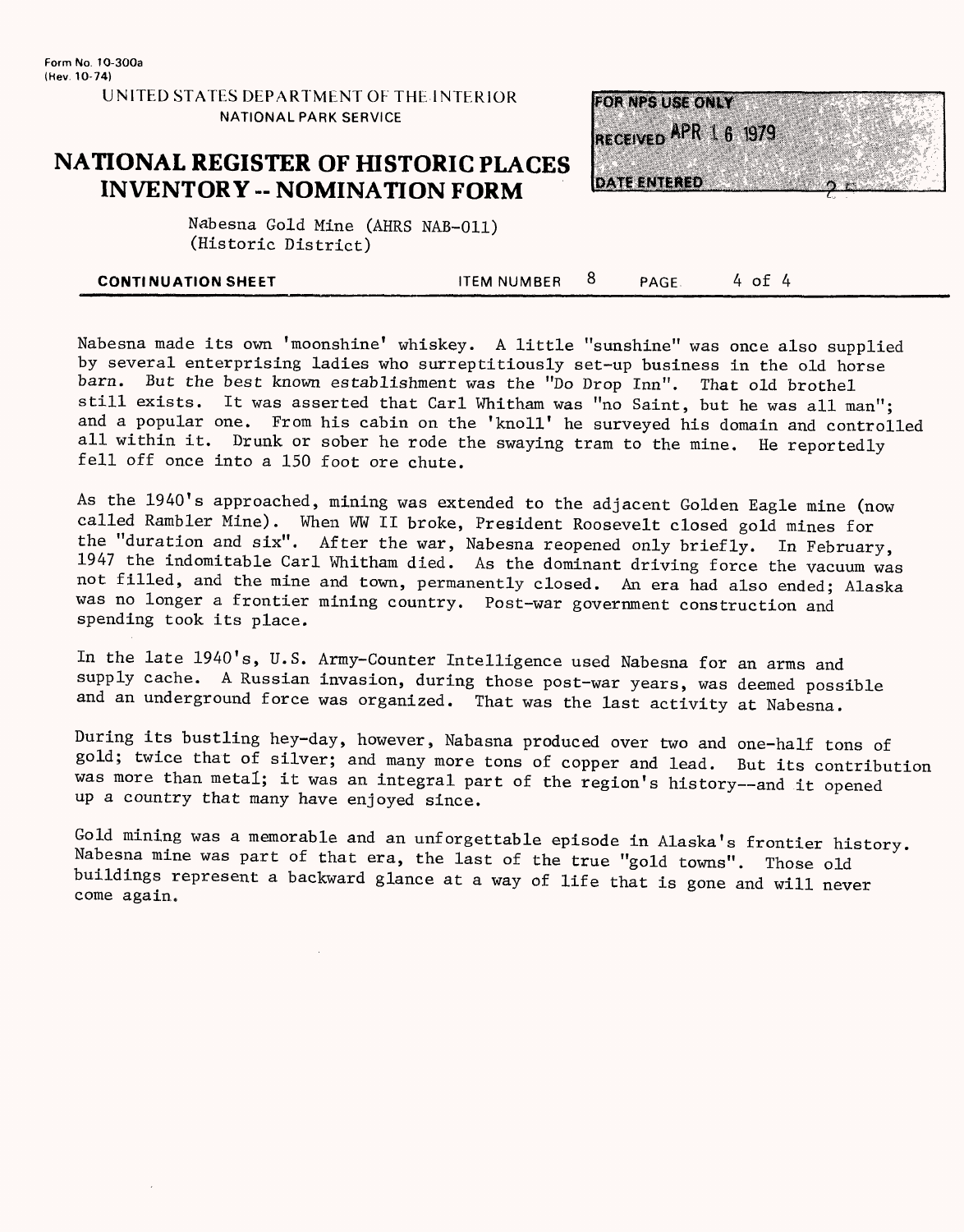#### **NATIONAL REGISTER OF HISTORIC PLACES INVENTORY -- NOMINATION FORM**



| Nabesna Gold Mine (AHRS NAB-011) |                    |      |        |  |
|----------------------------------|--------------------|------|--------|--|
| (Historic District)              |                    |      |        |  |
| CONTINUATION SHEET               | <b>ITEM NUMBER</b> | PAGE | l of 1 |  |

Major Bibliographical References:

 $\ddot{\phantom{a}}$ 

Allen, Lt. H.T., 1887: Report of an Expedition to the Copper, Tanana and Koyukuk Rivers. Washington B.C. (Military Reconnaissance of the Copper River; Narratives of Explorations) War Dept., 1886.

U.S. Geological Publications including: Twenty-first Ann. Report, Prof. Paper No. 15, Bull. 417 and 933.

Report on Cooperation Between the Territory of Alaska and the U.S. in making Mine Investigations and in the Inspection of Mines for Biennium Ending March 31, 1931. B.D. Stewart, Supervising Mining Engineer, Territory of Alaska, Juneau, Alaska, Annual Report.

Letters and diaries of Carl F. Whitham, 1912 to 1941.

Annual Corporation and Engineering Reports, Nabesna Mining Corp., Nabesna, Alaska: 1929 to 1946.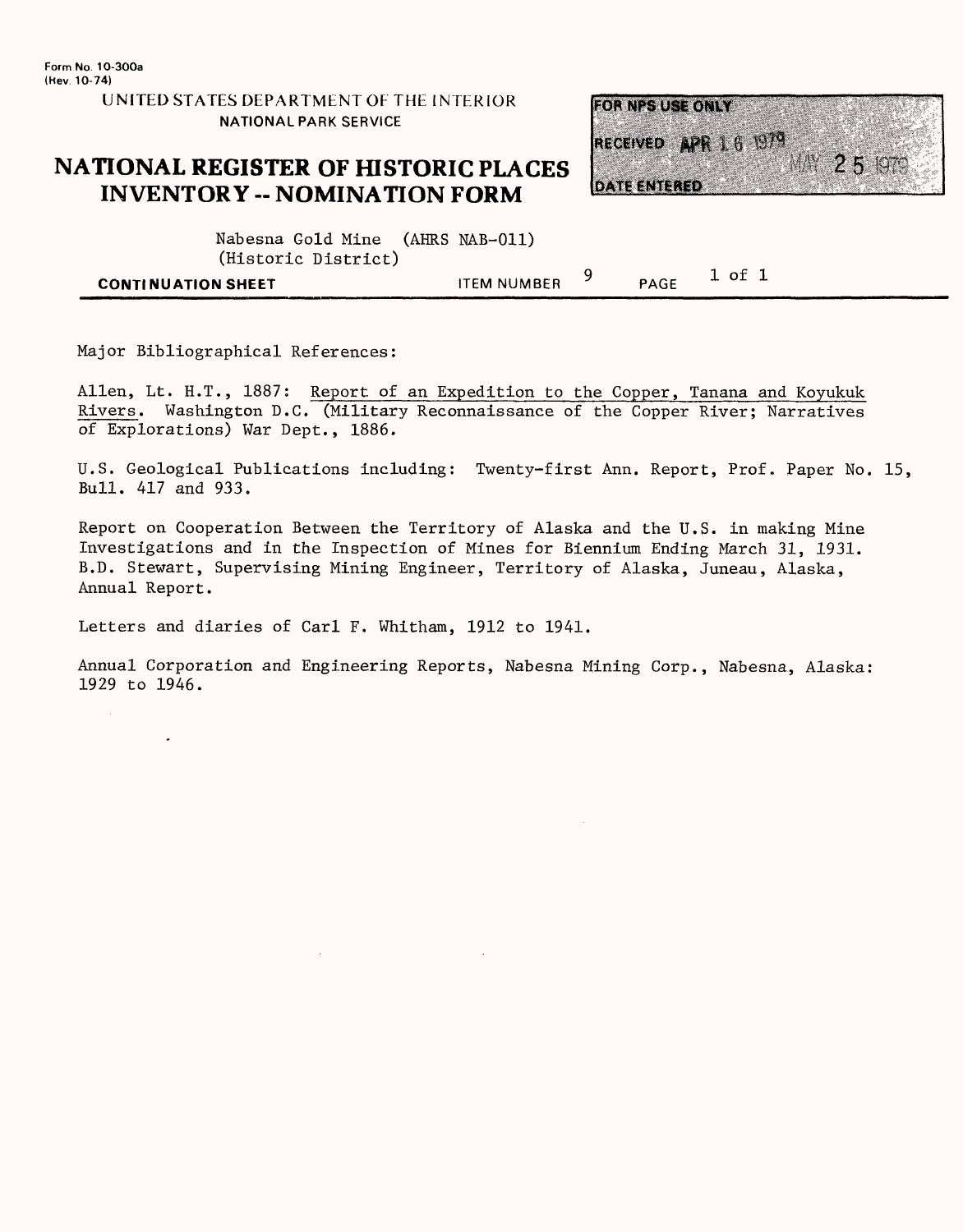